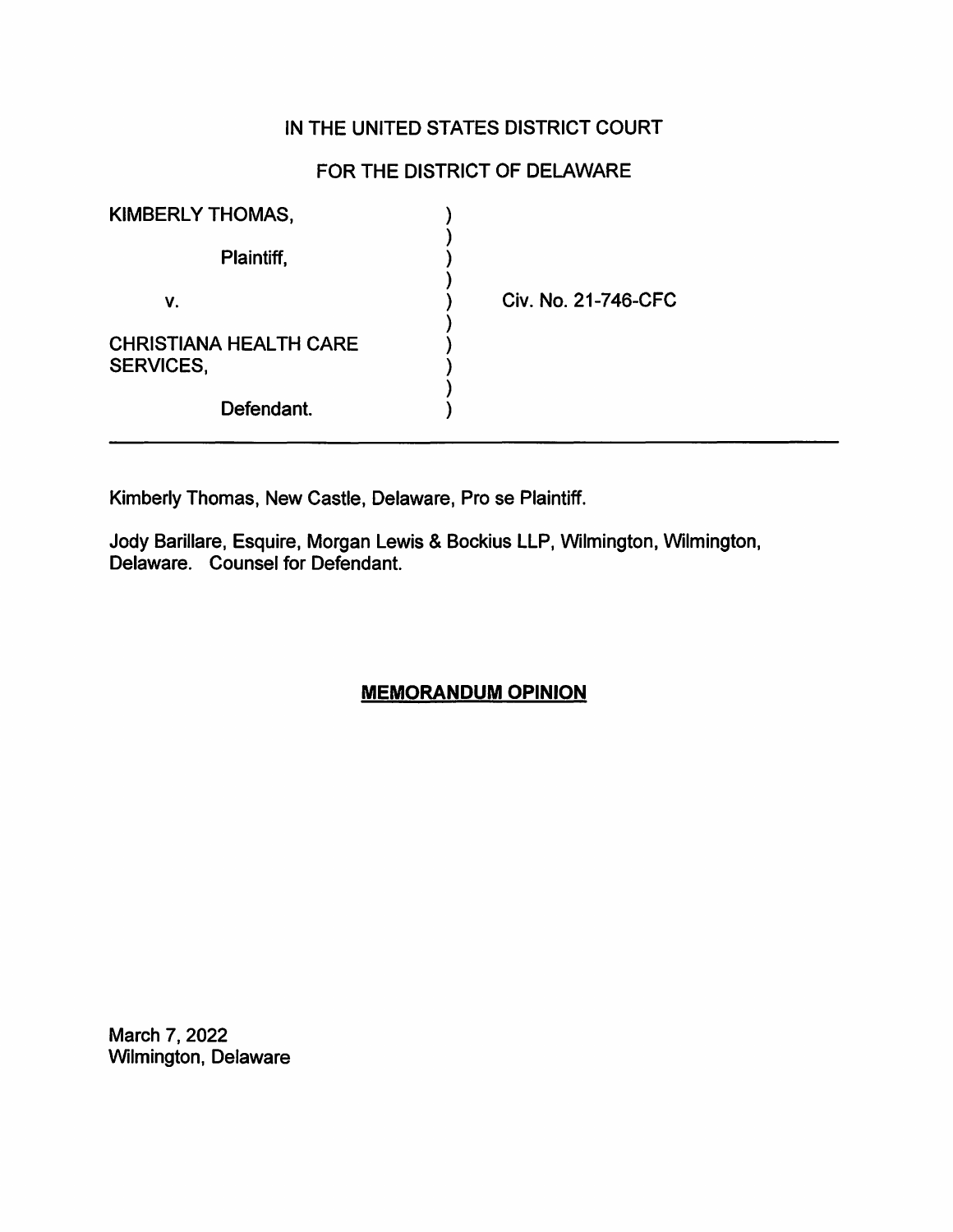Cohn J. Connoll **CONNOLLY, Chief Judge:** 

Plaintiff Kimberly Thomas, who appears pro se and has paid the filing fee. commenced this employment discrimination action on the basis of race and color pursuant to the Title VII of the Civil Rights of 1964, as amended. (D.I. 2) The Court has jurisdiction pursuant to 28 U.S.C. § 1331. Before the Court is Plaintiff's request for counsel,<sup>1</sup> Defendant's motion to dismiss, and Plaintiff's motion to file a sur-reply.<sup>2</sup> (D. I. 9, 14, 20)

### I. **BACKGROUND**

Plaintiff was employed by Defendant ChristianaCare Health System, incorrectly named by Plaintiff as Christiana Care Health Services. Plaintiff's Complaint states that she was harassed by her former employer based upon her race and color. (D.I. 2 at 2-

3) The Complaint refers to a February 2017 occurrence when a "former colleague

harass[ed] her referencing [her] hair." (Id. at 4) Plaintiff reported the matter to Human

Resources and no one communicated with Plaintiff to address the issue. (Id.)

Plaintiff alleges that as time passed the work environment became hostile, and her

hairstyle is protected under 2 Del. C. § 1901.<sup>3</sup>

<sup>&</sup>lt;sup>1</sup> Plaintiff requests counsel. (D.I. 9) She paid the filing fee and seeks counsel on the ground that she went "through the proper channels with no resolution," does not indicate that she is unable to afford counsel, and provides no other grounds for counsel. Her request will be denied pursuant to 28 U.S.C.§ 1915(e)(1) (The court may request an attorney to represent any person unable to afford counsel.).

<sup>&</sup>lt;sup>2</sup> Plaintiff's motion to file a sur-reply will be denied as moot. (D.I. 20) After reviewing the file, the Court has concluded that a sur-reply is not necessary.<br><sup>3</sup> This statute, referred to as the CROWN Act was signed into Delaware law on April 13,

<sup>2021</sup> . It is designed to prevent students, workers, and tenants from being subjected to unequal treatment due to hair texture or protective hairstyles historically associated with race. The Act amends Delaware discrimination law so that the term "race" is inclusive of traits historically associated or perceived to be associated with race, including hairstyles like braids, locs, and twists. See https://www.thecrownact.com/delaware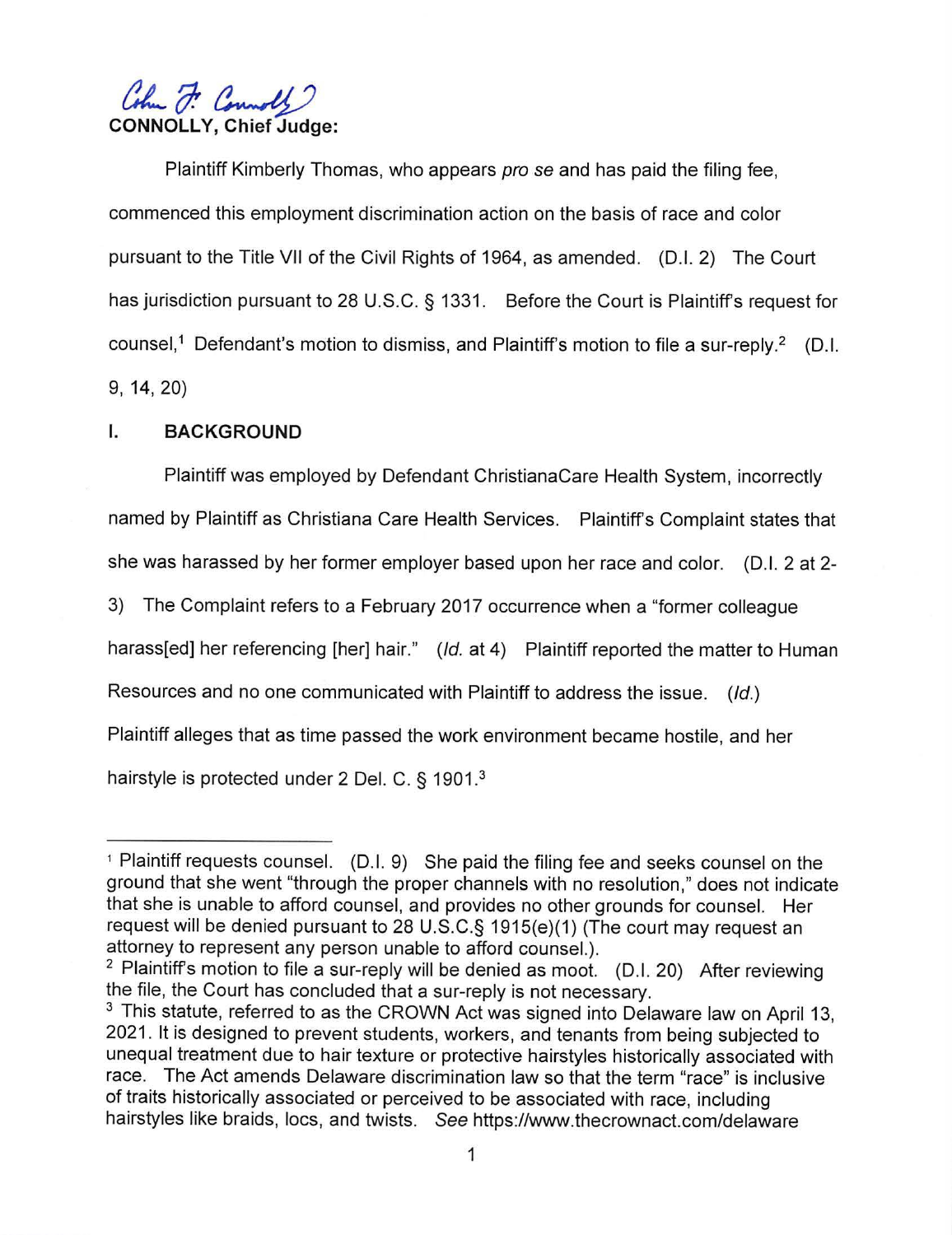The Complaint states that Plaintiff received a notice of right to sue letter from the EEOC on February 2, 2021. (Id. at 2) Plaintiff, however, did not attach to the Complaint or otherwise file with the Court a right to sue notice from the EEOC. (Plaintiff attached a right to sue notice from the Delaware Department of Labor; not the EEOC.) (D.I. 2-1 at 1) To date, Plaintiff has not provided the Court with a right to sue letter from the EEOC.

Defendant moves for dismissal pursuant to Fed. R. Civ. P. 12(b)(6) on the grounds the Complaint fails to state a claim upon which relief can be granted. (D.I. 15) Plaintiff opposes.

### II. **LEGAL STANDARDS**

In reviewing a motion to dismiss filed under Fed. R. Civ. P. 12(b)(6), the Court must accept all factual allegations in a complaint as true and take them in the light most favorable to Plaintiff. See Erickson v. Pardus, 551 U.S. 89, 94 (2007). Because Plaintiff proceeds pro se, her pleading is liberally construed and her Complaint, <sup>11</sup>however inartfully pleaded, must be held to less stringent standards than formal pleadings drafted by lawyers." Erickson, 551 U.S. at 94. A court may consider the pleadings, public record, orders, exhibits attached to the complaint, and documents incorporated into the complaint by reference. Tellabs, Inc. v. Makor Issues & Rights, Ltd., 551 U.S. 308, 322 (2007).

A Rule 12(b)(6) motion maybe granted only if, accepting the well-pleaded allegations in the complaint as true and viewing them in the light most favorable to the complainant, a court concludes that those allegations "could not raise a claim of

<sup>(</sup>last visited Feb. 14, 2022).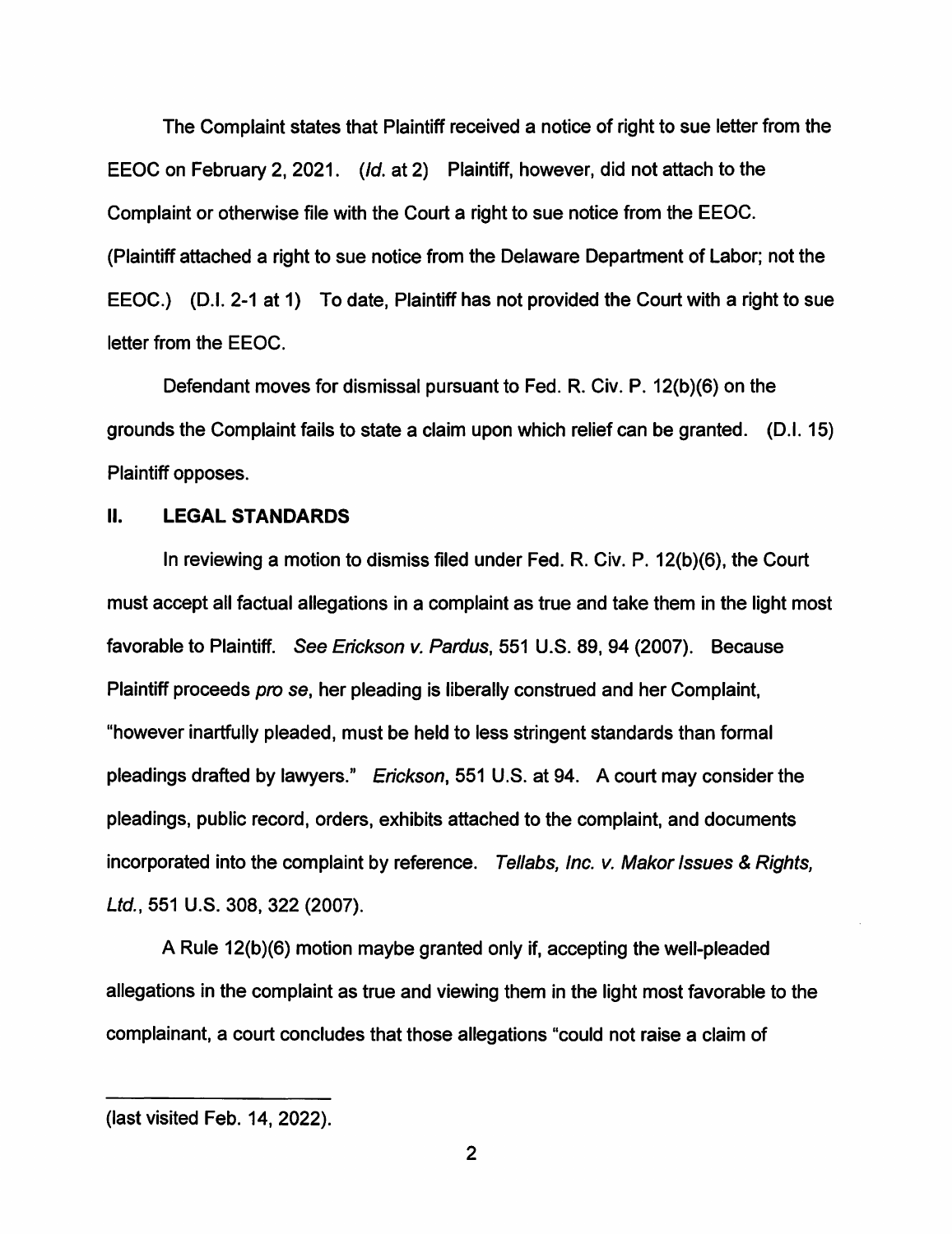entitlement to relief." Bell Atl. Corp. v. Twombly, 550 U.S. 544, 558 (2007). "Though 'detailed factual allegations' are not required, a complaint must do more than simply provide 'labels and conclusions' or 'a formulaic recitation of the elements of a cause of action."' Davis v. Abington Mem'I Hosp., 765 F.3d 236, 241 (3d Cir. 2014) (quoting Twombly, 550 U.S. at 555). The Court is "not required to credit bald assertions or legal conclusions improperly alleged in the complaint." In re Rockefeller Ctr. Props., Inc. Sec. Litig., 311 F.3d 198, 216 (3d Cir. 2002). A complaint may not be dismissed, however, "for imperfect statement of the legal theory supporting the claim asserted." Johnson v. City of Shelby, 135 S. Ct. 346, 346 (2014).

A complainant must plead facts sufficient to show that a claim has "substantive plausibility." Id. at 347. That plausibility must be found on the face of the complaint. Ashcroft v. Iqbal, 556 U.S. 662, 678 (2009). "A claim has facial plausibility when the [complainant] pleads factual content that allows the court to draw the reasonable inference that the [accused] is liable for the misconduct alleged." Id. Deciding whether a claim is plausible will be a "context-specific task that requires the reviewing court to draw on its judicial experience and common sense." Id. at 679.

#### Ill. **DISCUSSION**

The Court liberally construes the Complaint as alleging race discrimination and a hostile work environment due to harassment. Defendant moves to dismiss on the grounds that Plaintiff fails to state claims of discrimination or harassment due to her race. Plaintiff's response does not address the grounds for dismissal raised by Defendant; instead, she focuses on the termination of her employment and argues it was too harsh and caused her distress.

3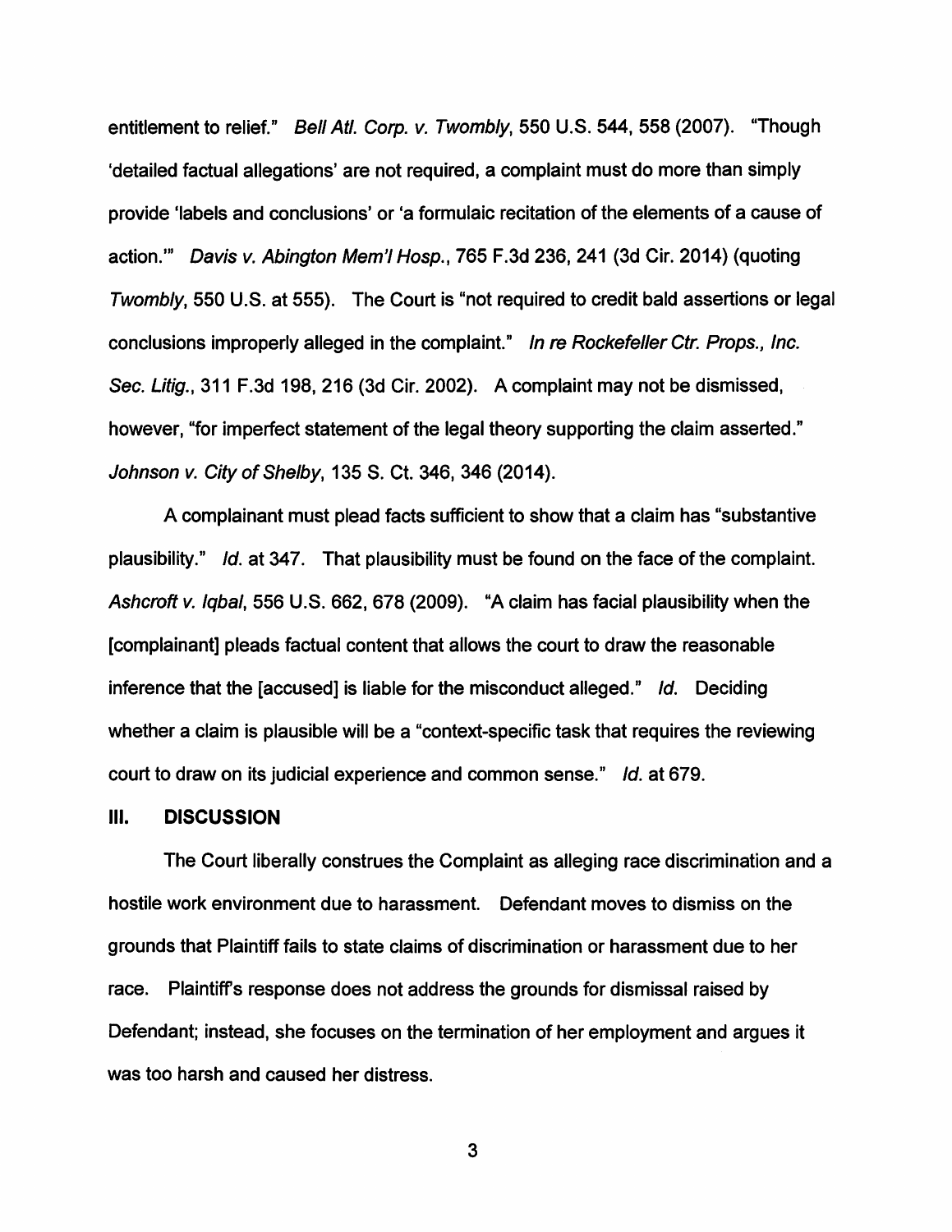To state a claim under Title VII for employment discrimination, Plaintiff must allege that: (1) she is a member of a protected class; (2) she was qualified for the position she held; (3) she suffered an adverse employment action; and (4) the adverse employment action occurred under circumstances that give rise to an inference of discrimination. See McDonnell Douglas Corp. v. Green, 411 U.S. 792, 802 (1973). Plaintiff need not convince the Court of any of these elements at the motion to dismiss stage, but must submit more than "the naked assertion" that she suffered an adverse employment action because of her membership in a protected class. See Santos v. Iron Mountain Film & Sound, 593 F. App'x 117, 119 (3d Cir. 2014).

To state a hostile work environment claim, Plaintiff must show that: (1) she suffered intentional discrimination because of her race; (2) the discrimination was severe or pervasive; (3) the discrimination detrimentally affected her; (4) the discrimination would detrimentally affect a reasonable person in like circumstances; and (5) the existence of vicarious liability. See Aman v. Cort Furniture Retail Corp., 85 F.3d 1074, 1081 (3d Cir. 1996). The first four elements establish a hostile work environment, and the fifth element determines employer liability. See Mandel v. M & Q Packaging Corp., 706 F.3d 157, 167 (3d Cir. 2013).

The essence of a Title VII claim is that an employee has been treated less favorably than others on account of her race, color, religion, sex, or national origin. See Sarullo v. U.S. Postal Serv., 352 F.3d 789, 798 (3d Cir. 2003). Plaintiffs Complaint states that she was harassed by her former employer, and she checked boxes on the complaint form indicating that the discrimination was based upon race and color. (D.I. 2 at 3) Plaintiff, however, does not identify her race, and the Complaint

4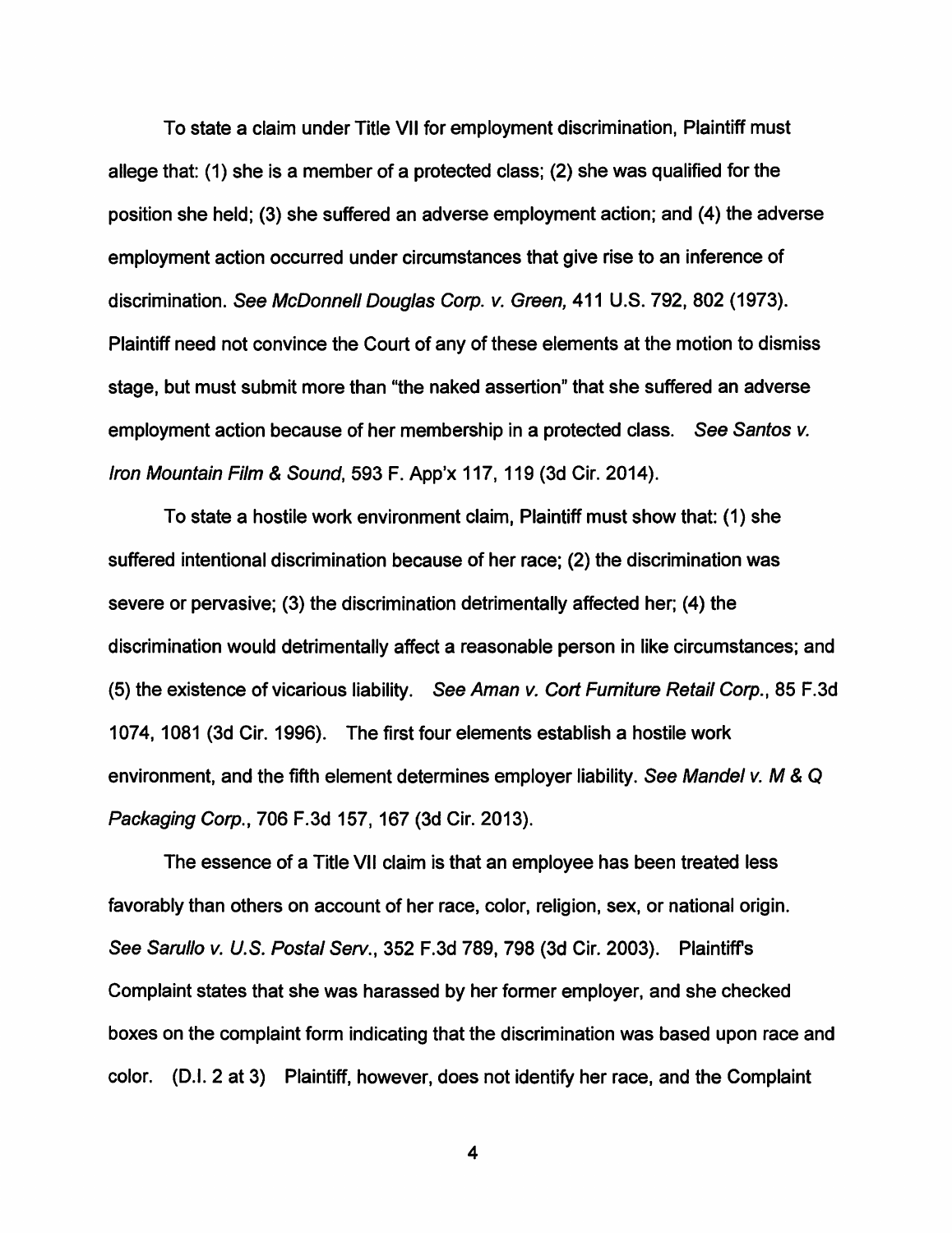contains no facts to support a claim of discrimination based upon race. Plaintiff alleges that a fellow employee "harass[ed] me referencing my hair" and "complain[ed] on several occasions about my hair at work," but she does not describe her hairstyle, allege that she wore an ethnic or cultural hairstyle, or allege that the comments about her hair were racially motivated. Rather she describes the colleague's comments about her hair as constituting "unprofessionalism." (D.I. 2 at 4)

Even when liberally construing Plaintiff's allegations, as the Court must, the Complaint fails to state Title VII claims of race or color discrimination or a hostile work environment. With respect to discrimination, Plaintiff alleges at most that she is a member of an unidentified suspect class and that she suffered an adverse employment decision. The allegations, however, do not suggest that any alleged discrimination occurred because of her race. With respect to hostile work environment, there are no allegations that Plaintiff suffered intentional discrimination because of her race. The alleged behavior described does not suggest racial animus. Indeed, the claim does not tie the allegedly "offensive and hostile environment" to Plaintiff's race in any way.

Plaintiff must plead facts that plausibly connect her race or color to the adverse actions about which she complains. The Complaint fails in this regard. Therefore, the Court will grant Defendant's motion to dismiss. Because Plaintiff proceeds pro se, she will be given an opportunity file an amended complaint to cure the pleading defects. In addition, Plaintiff will be ordered to provide the Court with a copy of the EEOC notice of right to sue letter.

5